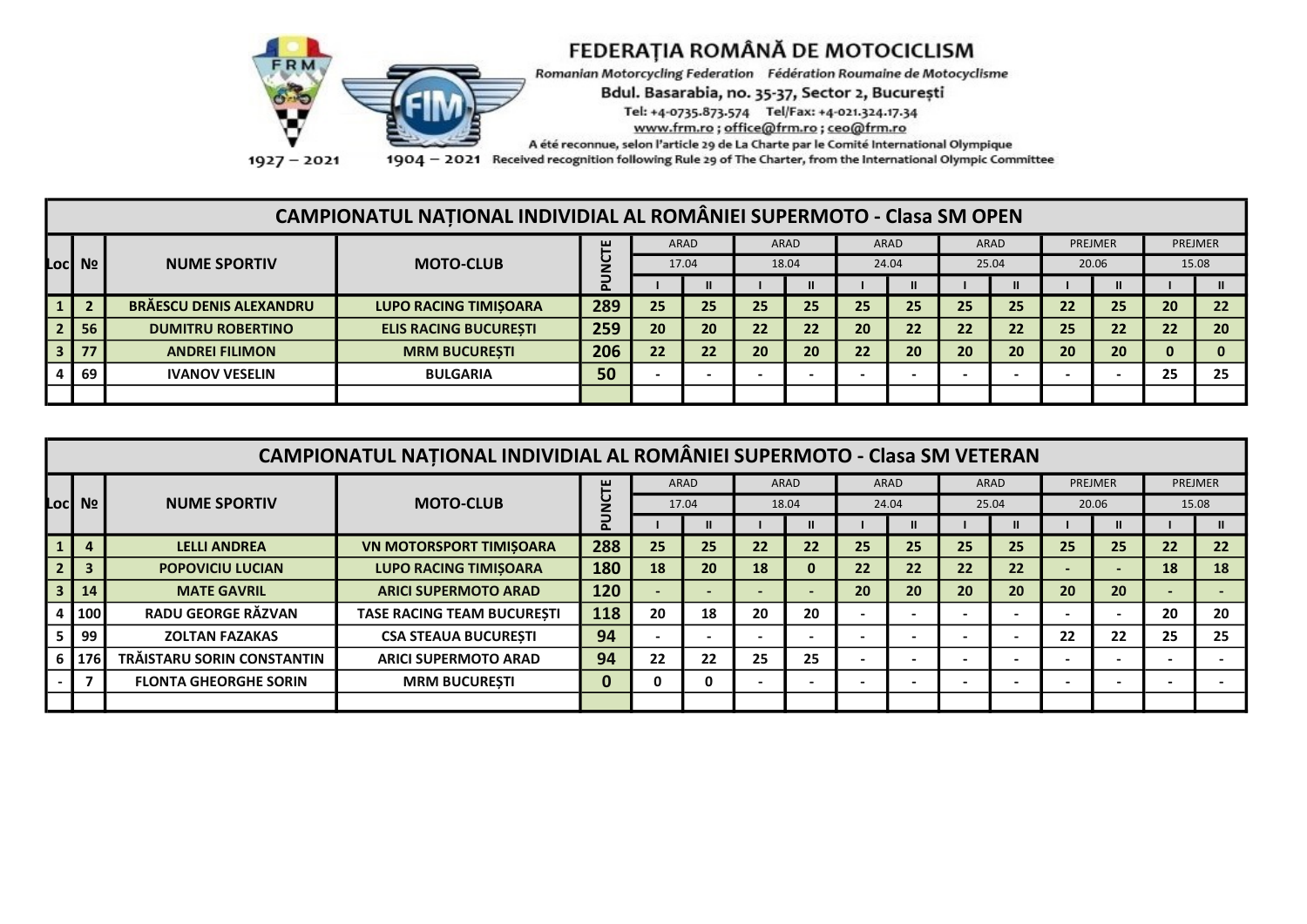

Romanian Motorcycling Federation Fédération Roumaine de Motocyclisme

Bdul. Basarabia, no. 35-37, Sector 2, București

Tel: +4-0735.873.574 Tel/Fax: +4-021.324.17.34

www.frm.ro; office@frm.ro; ceo@frm.ro

onnue, selon l'article 29 de La Charte par le Comité International Olympique

nition following Rule 29 of The Charter, from the International Olympic Committee

|                 |             |                              | CAMPIONATUL NATIONAL INDIVIDIAL AL ROMÂNIEI SUPERMOTO - Clasa SM 85 |     |    |       |                          |       |    |              |    |                          |         |    |                |
|-----------------|-------------|------------------------------|---------------------------------------------------------------------|-----|----|-------|--------------------------|-------|----|--------------|----|--------------------------|---------|----|----------------|
|                 |             |                              |                                                                     | ш   |    | ARAD  |                          | ARAD  |    | ARAD         |    | ARAD                     | PREJMER |    | <b>PREJMER</b> |
|                 | Loci Nº l   | <b>NUME SPORTIV</b>          | <b>MOTO-CLUB</b>                                                    |     |    | 17.04 |                          | 18.04 |    | 24.04        |    | 25.04                    | 20.06   |    | 15.08          |
|                 |             |                              |                                                                     |     |    |       |                          |       |    | $\mathbf{I}$ |    | $\mathbf{I}$             |         |    |                |
| $\vert$ 1       | 20          | <b>PASCOTĂ IONEL PATRICK</b> | PASCOTĂ I.I. TIMIȘOARA                                              | 200 | 25 | 25    | 25                       | 25    | 25 | 25           | 25 | 25                       |         |    |                |
| $\vert 2 \vert$ | $\sqrt{11}$ | <b>PRODAN FILIP</b>          | <b>ZWE BUCURESTI</b>                                                | 84  | 22 | 22    | 20                       | 20    |    |              |    | $\overline{\phantom{0}}$ |         |    |                |
|                 | $3 \mid 15$ | <b>IVANOV JIVKO</b>          | <b>BULGARIA</b>                                                     | 50  |    |       | $\overline{\phantom{a}}$ |       |    |              |    | $\overline{\phantom{0}}$ |         | 25 | 25             |
|                 | 4 201       | <b>SZASZ MARTIN</b>          | <b>CSA STEAUA BUCURESTI</b>                                         | 44  |    |       | 22                       | 22    |    |              |    |                          |         |    |                |
|                 |             |                              |                                                                     |     |    |       |                          |       |    |              |    |                          |         |    |                |

|                | <b>CAMPIONATUL NATIONAL INDIVIDIAL AL ROMÂNIEI SUPERMOTO - Clasa SM 65</b> |                                        |                                |     |    |               |    |              |    |              |    |                          |    |              |    |                |
|----------------|----------------------------------------------------------------------------|----------------------------------------|--------------------------------|-----|----|---------------|----|--------------|----|--------------|----|--------------------------|----|--------------|----|----------------|
|                |                                                                            |                                        |                                | 쁜   |    | ARAD          |    | ARAD         |    | ARAD         |    | ARAD                     |    | PREJMER      |    | <b>PREJMER</b> |
|                | Loc  Nº                                                                    | <b>NUME SPORTIV</b>                    | <b>MOTO-CLUB</b>               |     |    | 17.04         |    | 18.04        |    | 24.04        |    | 25.04                    |    | 20.06        |    | 15.08          |
|                |                                                                            |                                        |                                | ௳   |    | $\mathbf{II}$ |    | $\mathbf{I}$ |    | $\mathbf{I}$ |    |                          |    | $\mathbf{u}$ |    |                |
|                | 1 106                                                                      | <b>IOVITĂ MARK LUCA</b>                | <b>VN MOTORSPORT TIMISOARA</b> | 292 | 25 | 20            | 25 | 25           | 25 | 25           | 25 | 25                       | 25 | 22           | 25 | 25             |
|                | 2 128                                                                      | DĂRĂBAN TEODOR MIHAI                   | <b>LUPO RACING TIMISOARA</b>   | 261 | 22 | 25            | 22 | 22           | 22 | 22           | 22 | 22                       | 22 | 20           | 20 | 20             |
| 3 <sup>1</sup> | 69                                                                         | <b>SZABO MARK</b>                      | <b>MOTO EXTREM LUGOJ</b>       | 247 | 16 | 22            | 20 | 20           | 20 | 20           | 20 | 20                       | 20 | 25           | 22 | 22             |
|                |                                                                            | 4   101   BALINTONI ANDREAS CONSTANTIN | <b>MOTO EXTREM LUGOJ</b>       | 142 | 18 | 16            | 18 | 18           | 18 | 18           | 18 | 18                       |    |              |    |                |
|                | 105                                                                        | <b>IOVITĂ DEAN VICTOR</b>              | <b>VN MOTORSPORT TIMISOARA</b> | 70  | 20 | 18            | 16 | 16           |    |              |    | $\overline{\phantom{a}}$ | 0  | 0            |    |                |
|                | 103                                                                        | <b>BECZE CSILLAG VILMOS</b>            | <b>CSA STEAUA BUCURESTI</b>    | 0   | 0  | 0             |    |              |    |              |    |                          |    |              |    |                |
|                |                                                                            |                                        |                                |     |    |               |    |              |    |              |    |                          |    |              |    |                |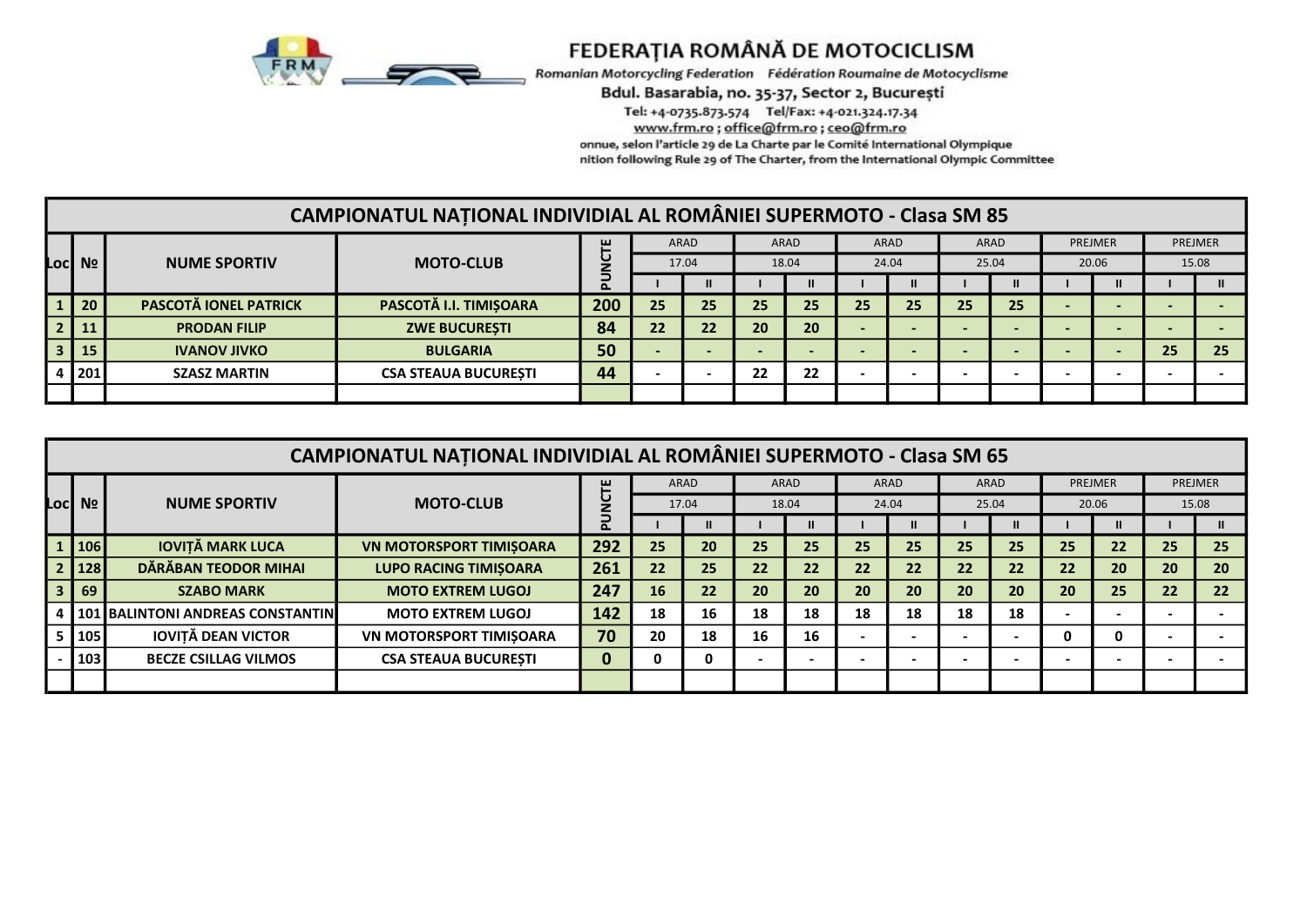

Romanian Motorcycling Federation Fédération Roumaine de Motocyclisme

Bdul. Basarabia, no. 35-37, Sector 2, București

Tel: +4-0735.873.574 Tel/Fax: +4-021.324.17.34

www.frm.ro; office@frm.ro; ceo@frm.ro

A été reconnue, selon l'article 29 de La Charte par le Comité International Olympique

 $1927 - 2021$ 

1904 - 2021 Received recognition following Rule 29 of The Charter, from the International Olympic Committee

|                | CUPA FEDERAȚIEI ROMÂNE DE MOTOCICLISM SUPERMOTO - Clasa SM HOBBY |                                     |                                                     |               |                          |       |    |             |    |                          |           |       |    |         |                          |                |
|----------------|------------------------------------------------------------------|-------------------------------------|-----------------------------------------------------|---------------|--------------------------|-------|----|-------------|----|--------------------------|-----------|-------|----|---------|--------------------------|----------------|
|                |                                                                  |                                     |                                                     |               |                          | ARAD  |    | <b>ARAD</b> |    | ARAD                     |           | ARAD  |    | PREJMER |                          | <b>PREJMER</b> |
|                | Loc Nº                                                           | <b>NUME SPORTIV</b>                 | <b>MOTO-CLUB</b>                                    | <b>NCTE</b>   |                          | 17.04 |    | 18.04       |    | 24.04                    |           | 25.04 |    | 20.06   |                          | 15.08          |
|                |                                                                  |                                     |                                                     | ⋾<br><u>ه</u> |                          |       |    |             |    | $\mathbf{u}$             |           |       |    |         |                          |                |
|                | 9                                                                | PINTEA PETRISOR DANIEL              | <b>ARICI SUPERMOTO ARAD</b>                         | 279           | 25                       | 25    | 20 | 22          | 25 | 25                       | 25        | 25    | 25 | 22      | 20                       | 20             |
|                |                                                                  | 2 221 PĂTRĂȘCOIU CRISTIAN ALEXANDRU | <b>CSA STEAUA BUCURESTI</b>                         | 263           | 22                       | 18    | 25 | 25          | 20 | 20                       | 18        | 18    | 22 | 25      | 25                       | 25             |
| 3 <sup>1</sup> | 94                                                               | <b>CORB MANUEL DANIEL</b>           | <b>LAS VEGAS ARAD</b>                               | 202           | 15                       | 15    | 16 | 16          | 18 | 18                       | <b>16</b> | 16    | 20 | 20      | 16                       | 16             |
|                | 141                                                              | <b>RADU FLAVIUS PETRU</b>           | <b>I</b> CLUBUL POLITIEI RUTIERE BUCURESTI <b>I</b> | 164           | 18                       | 20    | 22 | 20          | 22 | 22                       | 20        | 20    |    |         |                          |                |
|                | 33                                                               | POPA RĂZVAN MIRCEA                  | <b>LUPO RACING TIMIŞOARA</b>                        | 86            | 20                       | 22    | 0  |             | 0  | 0                        | 22        | 22    |    |         | $\overline{\phantom{a}}$ |                |
| 6              | 14                                                               | <b>MATE GAVRIL</b>                  | <b>ARICI SUPERMOTO ARAD</b>                         | 83            | 16                       | 16    | 18 | 18          |    |                          |           |       |    |         | 0                        | 15             |
|                | 669                                                              | <b>OKOS ZSOLT</b>                   | <b>CSA STEAUA BUCURESTI</b>                         | 44            | $\overline{\phantom{0}}$ |       |    |             |    | $\overline{\phantom{a}}$ |           |       |    |         | 22                       | 22             |
|                | 24                                                               | <b>RADU VALENTIN ROBERT</b>         | <b>TASE RACING TEAM BUCURESTI</b>                   | 36            |                          |       |    |             |    | $\overline{\phantom{0}}$ |           |       |    |         | 18                       | 18             |
|                |                                                                  |                                     |                                                     |               |                          |       |    |             |    |                          |           |       |    |         |                          |                |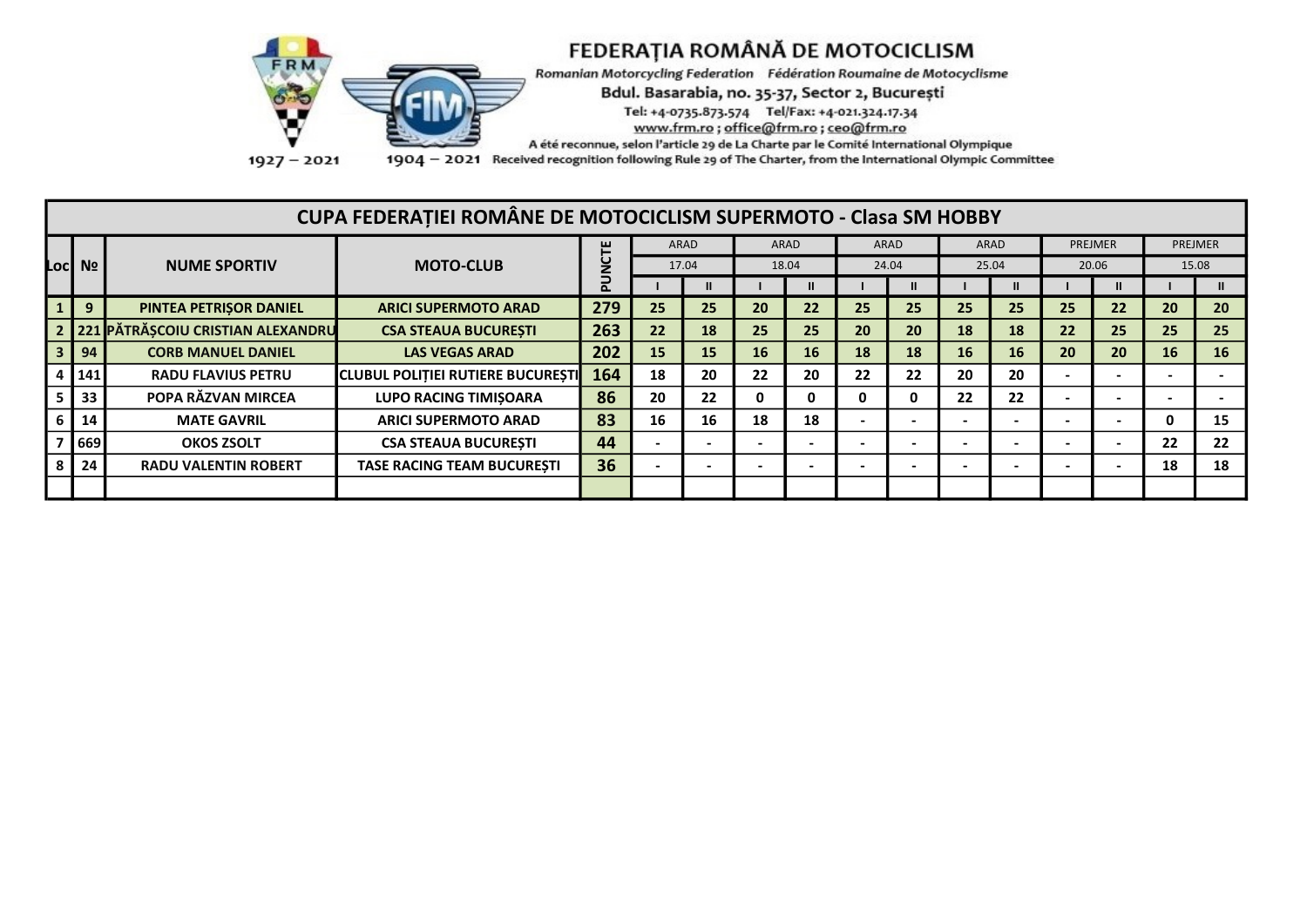

Romanian Motorcycling Federation Fédération Roumaine de Motocyclisme

#### Bdul. Basarabia, no. 35-37, Sector 2, București

Tel: +4-0735.873.574 Tel/Fax: +4-021.324.17.34

www.frm.ro; office@frm.ro; ceo@frm.ro

A été reconnue, selon l'article 29 de La Charte par le Comité International Olympique

 $1927 - 2021$ 

1904 - 2021 Received recognition following Rule 29 of The Charter, from the International Olympic Committee

# CAMPIONATUL NAȚIONAL INDIVIDIAL AL ROMÂNIEI VITEZĂ - Clasa Junior 2

|      |                |                            |                                  | ш   | <b>ARAD</b> | ARAD                     | ARAD  | ARAD  | PREJMER   | PREJMER                  |
|------|----------------|----------------------------|----------------------------------|-----|-------------|--------------------------|-------|-------|-----------|--------------------------|
| Locl | N <sub>o</sub> | <b>NUME SPORTIV</b>        | <b>MOTO-CLUB</b>                 | L   | 17.04       | 18.04                    | 24.04 | 25.04 | 19.06     | 20.06                    |
|      |                |                            |                                  |     |             |                          | Ш     | IV    |           | VI                       |
|      | 50             | <b>BECZE CSILLAG VINCE</b> | <b>CSA STEAUA BUCURESTI</b>      | 106 | 20          | 20                       | 25    | 25    | <b>16</b> | $\overline{\mathbf{16}}$ |
|      |                | <b>SZASZ MARTIN</b>        | <b>CSA STEAUA BUCURESTI</b>      | 50  | 25          | 25                       |       |       |           |                          |
|      | 21             | <b>CAZACU RAUL ANDREI</b>  | <b>ACSRU BUCURESTI</b>           | 45  |             |                          |       |       | 20        | 25                       |
|      | 63             | <b>IOVITĂ MARK LUCA</b>    | <b>V.N. MOTORSPORT TIMISOARA</b> | 25  |             | $\overline{\phantom{0}}$ |       |       | 25        |                          |
|      |                |                            |                                  |     |             |                          |       |       |           |                          |

|      | CAMPIONATUL NAȚIONAL INDIVIDIAL AL ROMÂNIEI VITEZĂ - Clasa Junior 3 |                                     |                                |          |             |             |       |           |           |                 |  |
|------|---------------------------------------------------------------------|-------------------------------------|--------------------------------|----------|-------------|-------------|-------|-----------|-----------|-----------------|--|
|      |                                                                     |                                     |                                | ш        | <b>ARAD</b> | <b>ARAD</b> | ARAD  | ARAD      | PREJMER   | PREJMER         |  |
| Locl | N <sub>o</sub>                                                      | <b>NUME SPORTIV</b>                 | <b>MOTO-CLUB</b>               |          | 17.04       | 18.04       | 24.04 | 25.04     | 19.06     | 20.06           |  |
|      |                                                                     |                                     |                                | $\Delta$ |             |             |       | IV        |           | VI              |  |
|      | 105                                                                 | <b>IOVITĂ DEAN VICTOR</b>           | <b>VN MOTORSPORT TIMISOARA</b> | 125      | 25          | 25          | 25    | 25        | 25        | 25              |  |
|      | 103                                                                 | <b>BALINTONI ANDREAS CONSTANTIN</b> | <b>MOTO EXTREM LUGOJ</b>       | 100      | 20          | 20          | 20    | 20        | 20        | 20              |  |
|      | 133                                                                 | <b>BECZE CSILLAG VILMOS</b>         | <b>CSA STEAUA BUCURESTI</b>    | 80       | 16          | 16          | 16    | <b>16</b> | <b>16</b> | 16 <sup>1</sup> |  |
|      |                                                                     |                                     |                                |          |             |             |       |           |           |                 |  |

|                                                                                                                    | CAMPIONATUL NAȚIONAL INDIVIDIAL AL ROMÂNIEI VITEZĂ - Clasa 85 cc |                             |                                  |             |             |       |             |             |                |  |  |  |
|--------------------------------------------------------------------------------------------------------------------|------------------------------------------------------------------|-----------------------------|----------------------------------|-------------|-------------|-------|-------------|-------------|----------------|--|--|--|
|                                                                                                                    |                                                                  |                             |                                  |             | <b>ARAD</b> | ARAD  | <b>ARAD</b> | <b>ARAD</b> | <b>PREJMER</b> |  |  |  |
| Locl                                                                                                               | N <sub>2</sub>                                                   | <b>NUME SPORTIV</b>         | <b>MOTO-CLUB</b>                 | <b>NCTE</b> | 17.04       | 18.04 | 24.04       | 25.04       | 20.06          |  |  |  |
|                                                                                                                    |                                                                  |                             |                                  |             |             | Ш     |             | IV          |                |  |  |  |
| 81<br>25<br>20<br>20<br>16<br><b>CSA STEAUA BUCURESTI</b><br><b>KISS EDWARD STEFAN</b><br>$\overline{\phantom{a}}$ |                                                                  |                             |                                  |             |             |       |             |             |                |  |  |  |
|                                                                                                                    | 36                                                               | <b>GERGELY ATTILO</b>       | <b>CSA STEAUA BUCURESTI</b>      | 52          |             |       | 20          | <b>16</b>   | <b>16</b>      |  |  |  |
|                                                                                                                    |                                                                  | <b>HAVADTOI JOZSEF</b>      | <b>CSA STEAUA BUCURESTI</b>      | 50          | 25          | 25    |             |             |                |  |  |  |
|                                                                                                                    | 63                                                               | <b>GALFI CSABA ZALAN</b>    | <b>CSA STEAUA BUCURESTI</b>      | 45          |             |       |             | 20          | 25             |  |  |  |
|                                                                                                                    |                                                                  | <b>PASCOTĂ PATRICK</b>      | PASCOTĂ I.I. TIMIȘOARA           | 25          |             |       | 25          |             |                |  |  |  |
|                                                                                                                    | 65                                                               | <b>VOIAN CĂTĂLIN SILVIU</b> | <b>CARAS MOTOR RACING RESITA</b> | 20          |             | 20    |             |             |                |  |  |  |
|                                                                                                                    |                                                                  |                             |                                  |             |             |       |             |             |                |  |  |  |